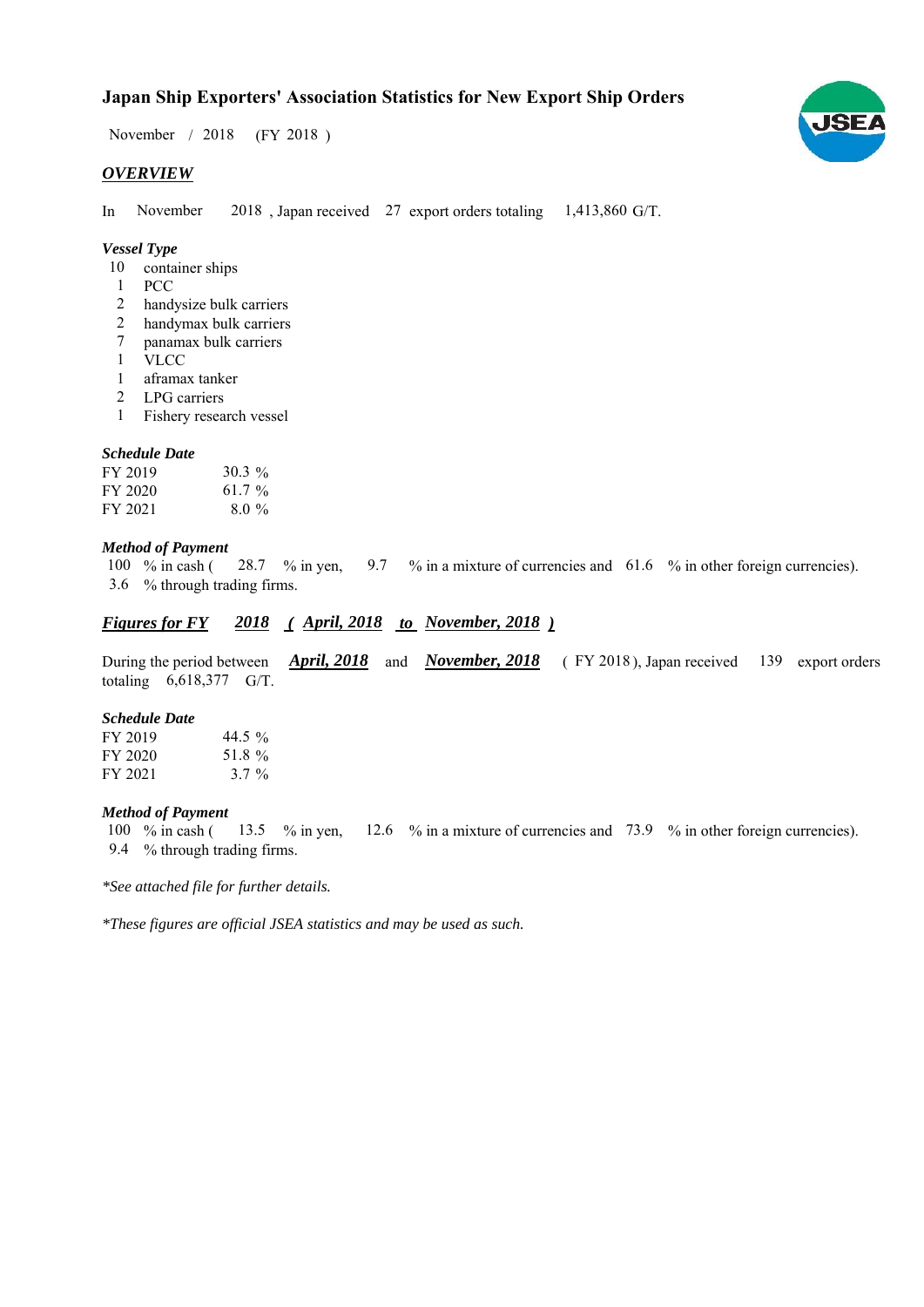# New Export Orders Placed in November 2018 (FY 2018) Based on Fiscal Year

JSEA (December 2018)

| Description              |     | Apr 17 to Mar 18 |     | Apr 18 to July 18 | August 2018 |          | September 2018 |         | October 2018 |         | November 2018 |           | Apr 18 to Nov 18 |           | Jan 18 to Nov 18 |            |
|--------------------------|-----|------------------|-----|-------------------|-------------|----------|----------------|---------|--------------|---------|---------------|-----------|------------------|-----------|------------------|------------|
|                          | No. | G/T              | No. | G/T               | No.         | G/T      | No.            | G/T     | No.          | G/T     | No.           | G/T       | No.              | G/T       | No.              | G/T        |
| General Cargos           | 10  | .229,399         |     | 19,100            |             | 477,500  |                | 76,500  |              | 305,000 | 11            | 696,700   |                  | .574,800  | 24               | 2,022,200  |
| <b>Bulk Carriers</b>     | 183 | 7,231,284        | 45  | .716,300          | 12          | 542,300  | 4              | 587,000 | 10           | 485,800 | 11            | 439,600   | 92               | 3,771,000 | 143              | 5,871,764  |
| Tankers                  |     | .496,550         |     | 418,220           |             | 508,899  |                | 4,598   |              | 63,300  |               | 276,320   | 25 <sub>1</sub>  | 271,337   |                  | 1,588,837  |
| <b>Combined Carriers</b> |     |                  |     |                   |             |          |                |         |              |         |               |           |                  |           |                  |            |
| Others                   |     |                  |     |                   |             |          |                |         |              |         |               | 1,240     |                  | .240      |                  | 1,240      |
| Total                    | 210 | 9,957,233        | 60  | 2,153,620         | 21          | .528,699 |                | 668,098 | 14           | 854,100 | 27            | 1,413,860 | 1391             | 6,618,377 | 195              | 9,484,041  |
| $FY 2017 / FY 2016$ (%)  |     | $*207.8$         |     | 67.8              |             | 200.2    |                | 88.0    |              | 95.9    |               | 142.8     |                  | 100.6     |                  | ** $106.1$ |
| In CGT                   |     | 4,343,301        |     | 1,045,673         |             | 590,931  |                | 308,943 |              | 378,013 |               | 671,272   |                  | 2,994,832 |                  | 4,212,797  |

*Figures for shipbuilding orders of 500 G/T and over for export as steel vessels placed with JSEA members are covered.*

\*FY 2017/FY2016

\*\*Calendar Year 2018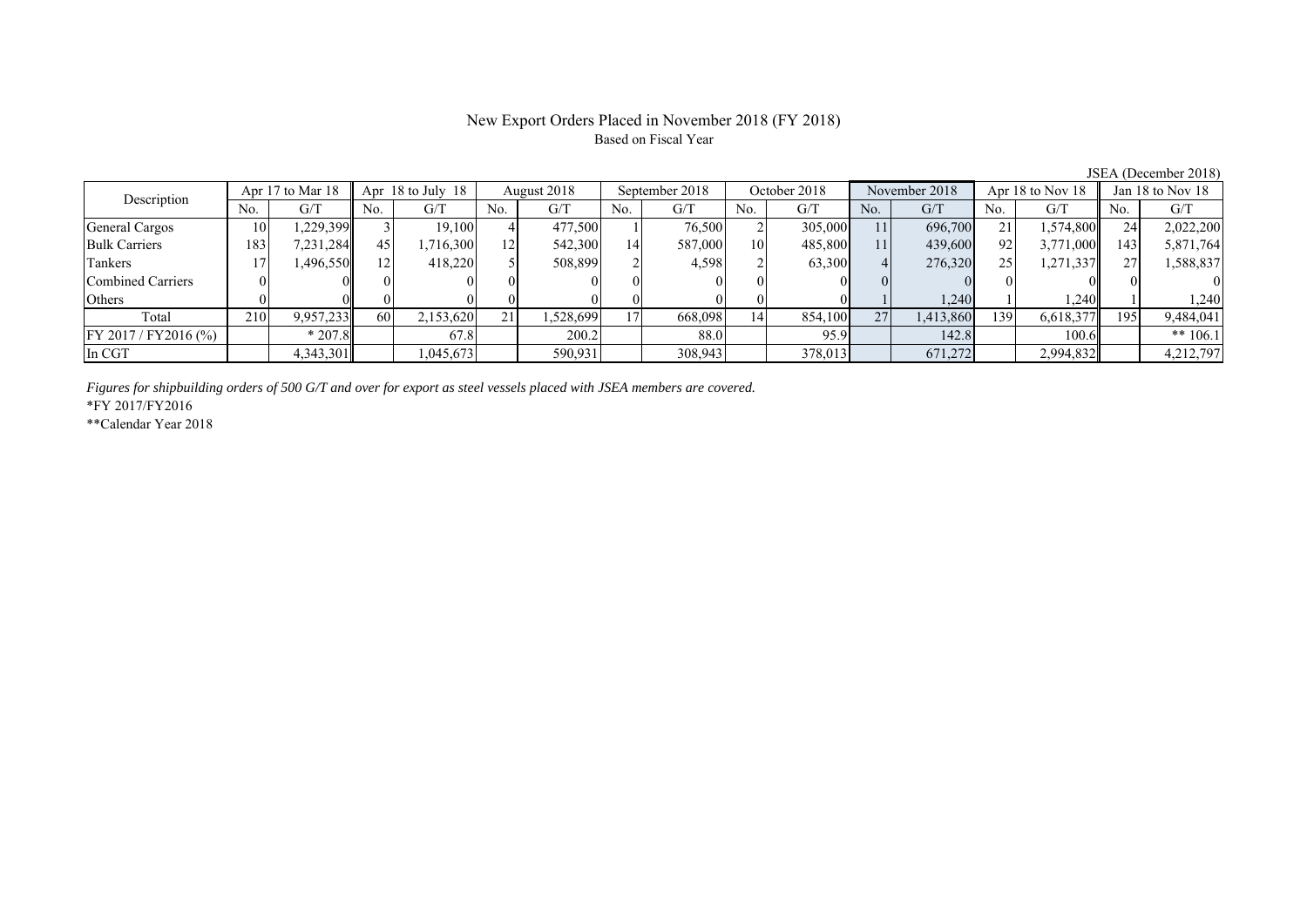# Export Ships Delivered in November 2018 (FY 2018) Based on Fiscal Year

| Description             |     | Apr 17 to Mar 18 |     | Apr $18$ to July $18$<br>August 2018 |     |         | September 2018  | October 2018 |     | November 2018 |     | Apr 18 to Nov 18 |          | Jan 18 to Nov 18 |     |            |
|-------------------------|-----|------------------|-----|--------------------------------------|-----|---------|-----------------|--------------|-----|---------------|-----|------------------|----------|------------------|-----|------------|
|                         | No. | G/T              | No. | G/T                                  | No. | G/T     | No.             | G/T          | No. | G/T           | No. | G/T              | No.      | G/T              | No. | G/T        |
| General Cargos          | 20  | 2,005,260        |     | 383,151                              |     | 44,737  |                 | 641,807      |     | 345,478       |     | 485,063          | 19       | 1,900,236        |     | 2,488,653  |
| <b>Bulk Carriers</b>    | 142 | 5,285,025        | 39  | 1,518,769                            |     | 254,545 |                 | 281,766      |     | 342,343       | 11  | 412,629          | 76       | 2,810,052        | 112 | 4,232,248  |
| Tankers                 | 38  | 2,664,170        | 19  | 1,154,346                            |     | 605,946 |                 | 128.684      |     | 368,665       |     | 348,578          | 40       | 2,606,219        |     | 3,555,182  |
| Combined Carriers       |     |                  |     |                                      |     |         |                 |              |     |               |     |                  | $\Omega$ |                  |     |            |
| Others                  |     | 125,572          |     |                                      |     |         |                 |              |     |               |     |                  |          |                  |     |            |
| Total                   | 201 | 10,080,027       | 63  | 3,056,266                            | 18  | 905,228 | 13 <sub>1</sub> | .052,257     | 20  | 1,056,486     | 21  | 1,246,270        | 135      | 7,316,507        | 193 | 10,276,083 |
| $FY 2017 / FY 2016$ (%) |     | $*92.7$          |     | 78.0                                 |     | 160.2   |                 | 121.9        |     | 133.5         |     | 194.1            |          | 107.9            |     | ** 95.5    |
| In CGT                  |     | 4,747,553        |     | 1,511,151                            |     | 499,837 |                 | 443,483      |     | 529,750       |     | 613,732          |          | 3,597,953        |     | 5,059,077  |

*Deliveries of new shipbuilding orders of 500 G/T and over for export as steel vessels placed with JSEA members are covered.*

\*FY 2017/FY2016

\*\*Calendar Year 2018

JSEA (December 2018)